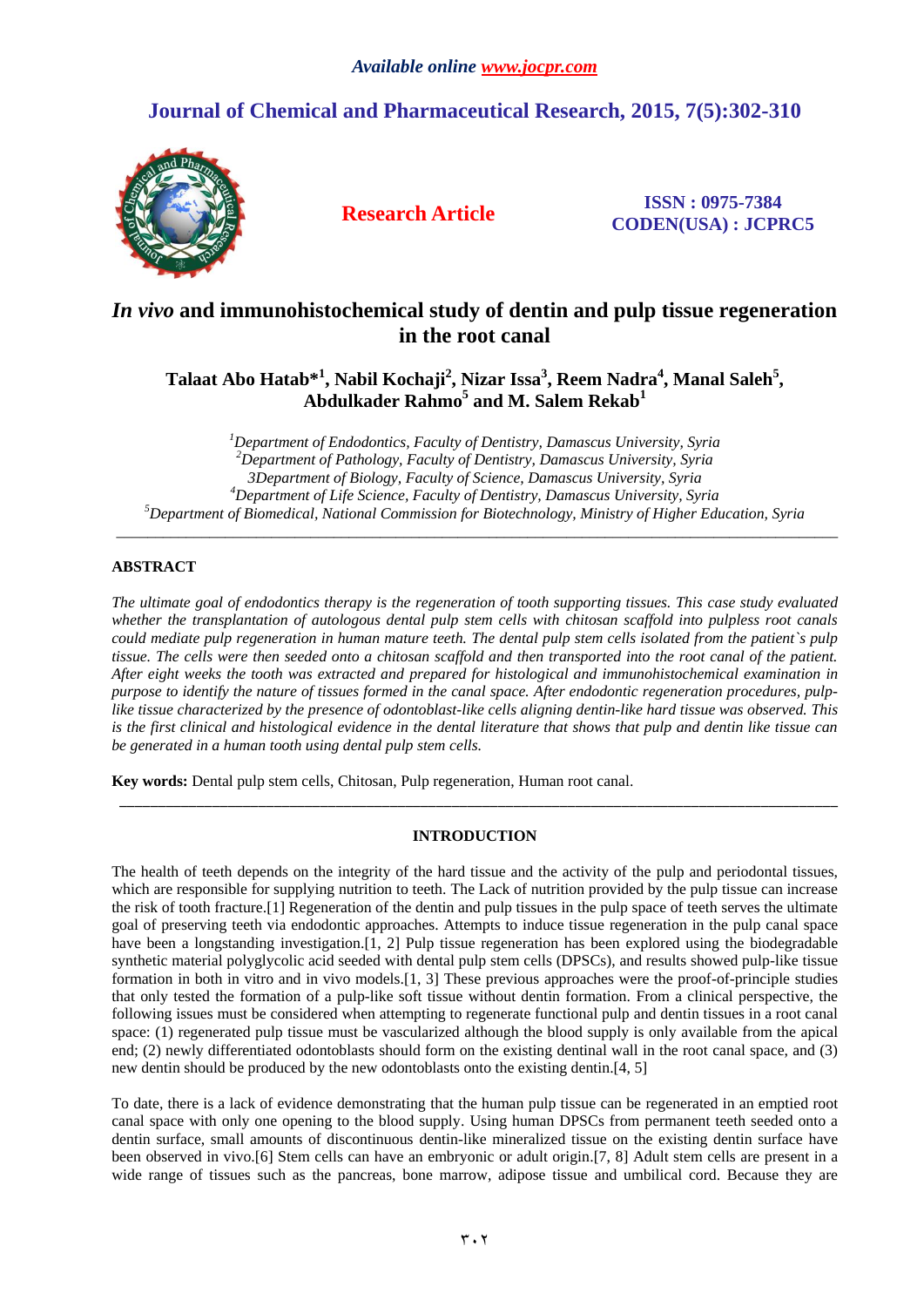obtained from the patients themselves, these cells have the advantages of not triggering immune rejection, responding to growth factors inherent in the host, and not incurring ethical or moral objections.[\[8\]](#page-8-7) Recently, researchers have tried to use tissue engineering techniques in pulp regeneration, with some promising results. Huang et al; reported that pulp-like and dentin-like tissues were formed on subcutaneous root canal implants containing synthetic scaffolds seeded with stem-progenitor cells from apical papilla and dental pulp.[\[9\]](#page-8-8) Kodonas et al; seeded swine DPSCs on organic or synthetic scaffolds before implanting them as hybrid root implants in the jaw bones of mini pigs. The results showed the formation of dentin-like structures.[\[10\]](#page-8-9) In another research a tooth slice model was used, and showed that the stem cells from human exfoliated deciduous teeth seeded onto the synthetic scaffolds which were fabricated in the pulp chamber space formed well-vascularized pulp-like tissue in an in vivo study model. In addition, odontoblast-like cells derived from the pulp-like tissue were localized against the existing dentin surface.<sup>[\[11\]](#page-8-10)</sup>

*\_\_\_\_\_\_\_\_\_\_\_\_\_\_\_\_\_\_\_\_\_\_\_\_\_\_\_\_\_\_\_\_\_\_\_\_\_\_\_\_\_\_\_\_\_\_\_\_\_\_\_\_\_\_\_\_\_\_\_\_\_\_\_\_\_\_\_\_\_\_\_\_\_\_\_\_\_\_*

As essential elements in tissue engineering, scaffold materials have shown their importance in supporting newly formed tissue in pulp regeneration studies. A number of biodegradable materials including synthetic and natural polymers have been successfully used as supportive scaffolds for dental pulp tissue engineering.[\[12-15\]](#page-8-11) Among them, naturally derived polymers are of special interest due to, as natural components of living structures, their biological and chemical similarities to natural tissues.[\[16\]](#page-8-12) In recent years, many studies have been investigated the application of scaffold materials for regenerative medicine and tissue engineering.[\[17\]](#page-8-13) Chitosan is one of the widely recommended scaffold materials for its unique features, such as no toxicity, biodegradability, and ability to be produced in different forms for tissue engineering to repair and regenerate injured tissues and organs.[\[18-20\]](#page-8-14) Separate studies have also demonstrated that three-dimensional (3D) scaffolds can create a microenvironment for the cells to attach and grow *in vitro* and *in vivo*. The scaffold can transport the cells by holding them in their particular 3D structure, as well as regulate biological functions of cells.[\[21\]](#page-8-15) Chitosan can be processed into interconnected porous 3D structure by freeze–drying, freeze-gelation, and other techniques.[\[22,](#page-8-16) [23\]](#page-8-17)

However, no studies have investigated the nature of the tissue present in mature teeth after regeneration procedure in humans. The aims of this clinical case study is that dental pulp stem cells combined with chitosan as the scaffold material might mediate dental pulp regeneration in mature permanent teeth.

#### **EXPERIMENTAL SECTION**

#### **Ethics**

An eighteen year old female patient has been considered to extract her lower first right premoler for orthodontics therapy. The patient had an unremarkable medical history, no other oral or systemic diseases. She was not on medications and denied any allergies. Informed consent was obtained from the patient and this study was reviewed and approved by Ethics Committee of the dental collage of Damascus University (no.8; 30/01/2011).

#### **Tissue collection**

Radiographic and intraoral examination of the premolar tooth did not show any carious lesions. Pulp sensibility tests were performed with Endo-Ice (Coltene, Switzerland) and heated gutta-percha, and the premolar tooth was responded to the tests within normal limits and was not sensitive to palpation or percussion.

Human dental pulp stem cells were obtained as previously described by other studies.[\[24-26\]](#page-8-18) The procedure requires strict control of the aseptic chain due to widespread presence of microorganisms in the oral environment. Scaling with ultrasonic devices and hand instruments, extraoral asepsis and intraoral prophylaxis were performed and rinsing with chlorhexidine 2%. local infiltrating anesthesia (2% lidocaine with 1:100,000 epinephrine) was applied, followed by rubber dam isolation and access to the pulp chamber was made using sterilized diamond burs (komet, Germany) at high speed handpiece under constant distilled water irrigation, and the pulp tissue removed with endodontic files k-file#20 (Mani, Japan), and were immediately placed in individual containers filled with a-Minimum Essential Medium (a-MEM; Gibco-Invitrogen, Uk), with 100 units/mL penicillin-G, 100  $\mu$ g/mL streptomycin, and 0.25 mg/mL fungizone (Gibco–Life Technologies, Usa), stored under controlled temperature 4ºC, and sent to a laboratory for cell isolation (Fig.1).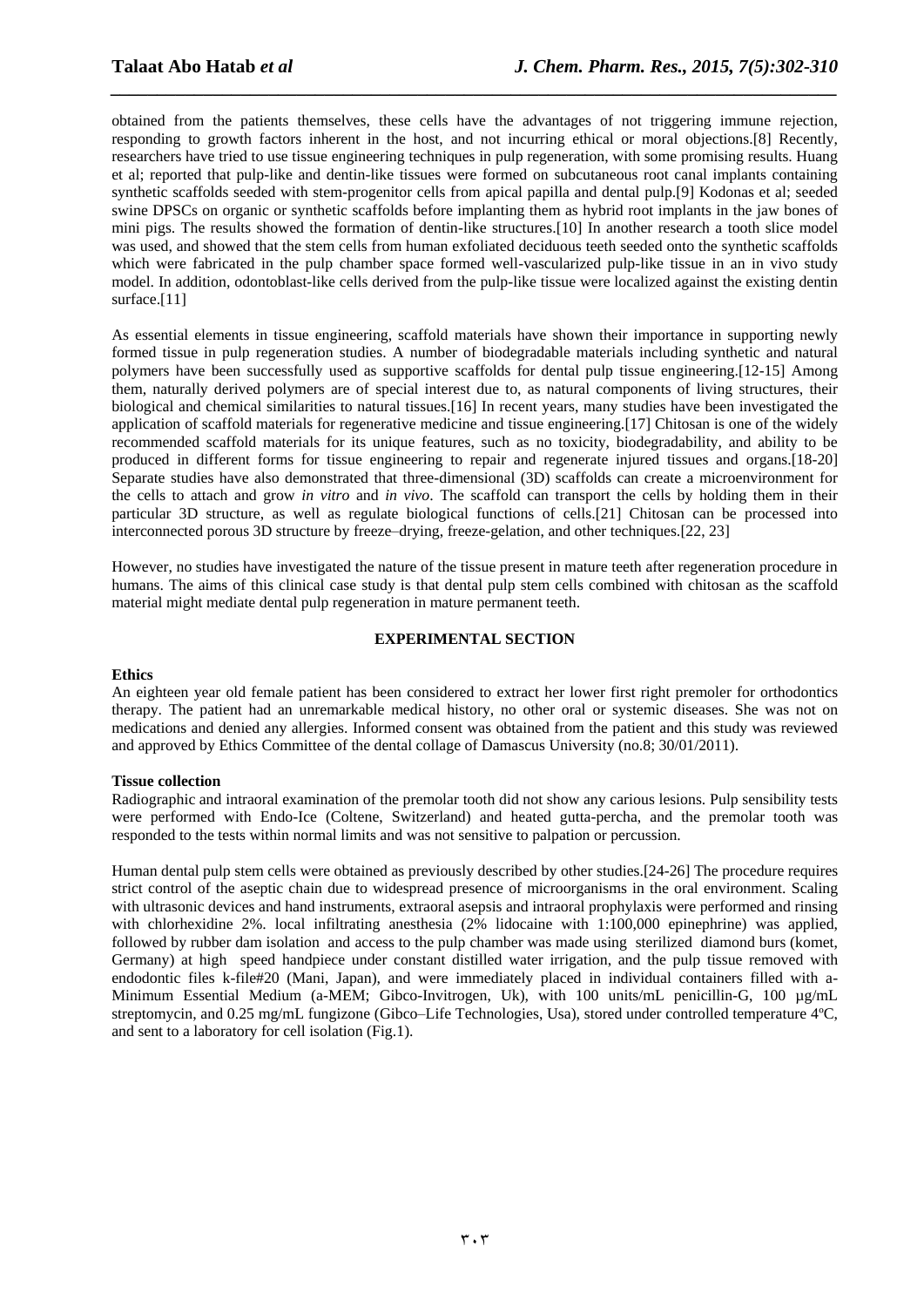

**Figure 1. The pulp tissue after isolation from the canal space of the tooth**

#### **Root canal preparation**

Working length was estimated with an apex locater Root Zx II (Jmorita, Japan) and confirmed with periapical radiograph. Then, the root canals were prepared using Protaper universal rotary files (Dentsply Maillefer, Switzerland) up to file F5 with 17% EDTA (Pulpdent, Usa) irrigation. The prepared canal received a final rinse with 5 mL physiological saline and was dried with sterile paper points and the access cavity was sealed with 4 mm of Vitrebond (3M ESPE, Usa) as a temporary restoration.

#### **Culture of dental pulp stem cells**

The entire procedure of cell culture was performed in a laminar flow unit (Microflow, Advanced Bio Safety Cabinet-Class II). the pulp tissue was placed in culture dish containing a-MEM and minced (Fig. 2,*A*), then digested in a solution of 3mg/mL collagenase type I and 4mg/mL dispase (Sigma-Aldrich, Usa) for 30–60 minutes at 37º C (Fig. 2,*B*). The digested mixtures were passed through a 70 µm cell strainer (Falcon; BD, Usa) to obtain single-cell suspensions. Cells were seeded in 25-cm<sup>2</sup> culture flasks and cultured with a-minimum essential medium (Gibco-Invitrogen, Uk) supplemented with 15 % fetal bovine serum (FBS, Gibco–Life Technologies, Usa), 2mM Lglutamine, 100 mM L-ascorbic acid-2-phospate, 100U/mL penicillin-G, 100 µg/mL streptomycin, and 0.25 mg/mL fungizone (Gibco–Life Technologies, Usa) and cultured under 5% CO2 at 37ºC. The culture was monitored by means of an inverted optical microscope (Nikon, Eclipse-TS100, Japan) combined with digital camera (Sony, DSC-H1, Canada).

The medium was replaced every three days during a period of approximately 21 days when cells culture reached about 80-90 % confluence, and was passage at 1:3 ratio. Cells were expanded for experimentation at passage 3.



**Figure 2. (***A***): the isolated pulp tissue was cut into small segments. (***B***): after digestion of the pulp tissue**

#### **Morphological study of the DPSCs culture**

Colony formation units of fibroblastic cells were normally observed within 1–2 weeks after cell seeding (Fig. 3,*A*). After adherence to the plastic surface, stem cells initially exhibited an ovoid shape that evolved early during the first 24 hours to a typical fibroblast-like form, which remained until confluence (Fig. 3,*B*).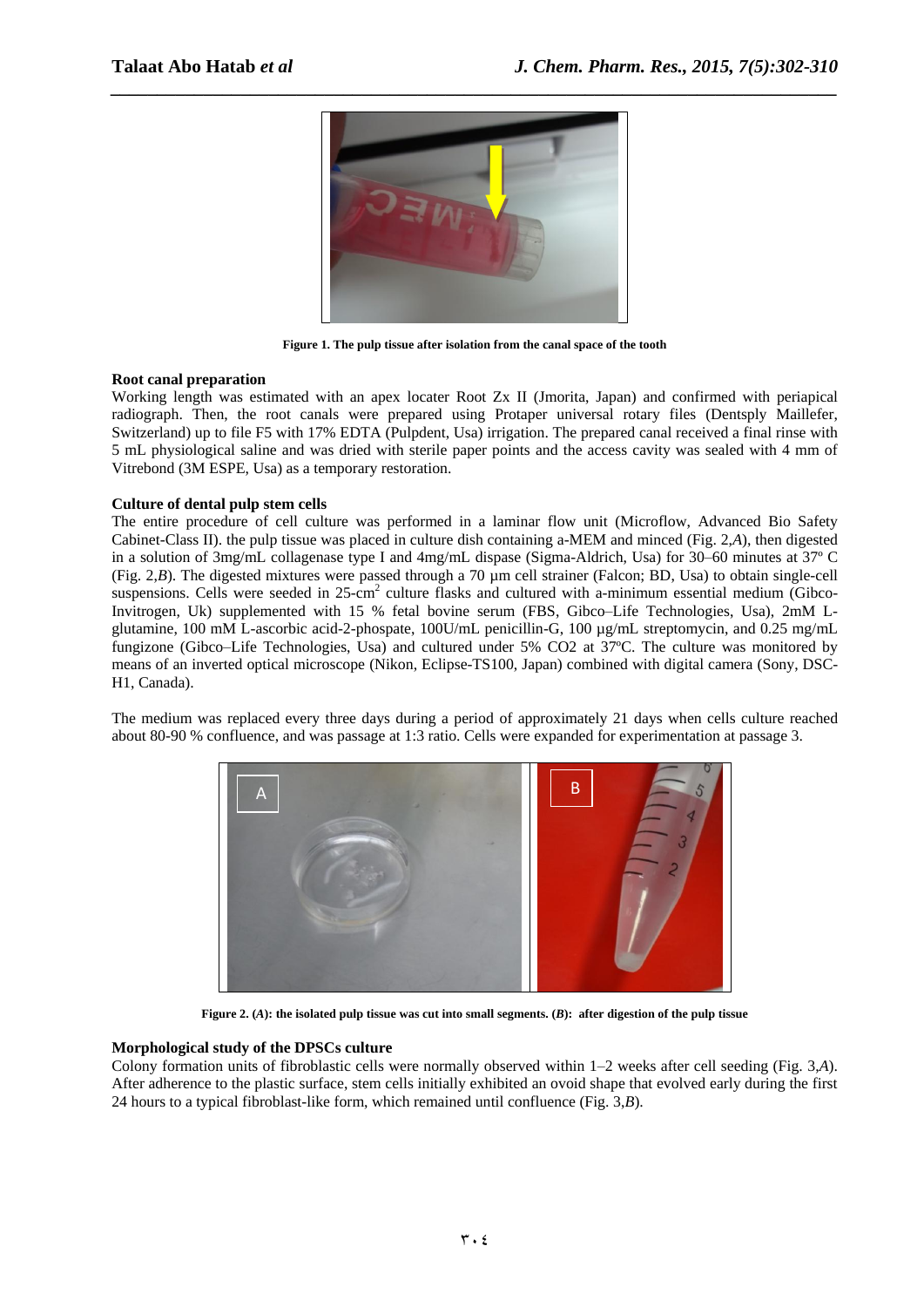

**Figure 3. (***A***): Primary culture of Dpscs during the first week. (***B***): Culture of Dpscs with total confluence**

#### **Fabrication of chitosan porous scaffolds**

Chitosan scaffolds were prepared by a combination of freeze gelation and leaching out technique of Sodium chloride crystals used as porogen.[\[27-30\]](#page-8-19)

Chitosan (76 % deacetylated; Sigma Aldrich, Usa) (2 g) was dissolved in 1% (v/v) acetic acid solution (100 ml) and agitated with magnetic stirring for 48 h at room temperature (Fig. 4,*A*). The resulting solution was filtered and stored at 4ºC until use. Sodium chloride salt (125–250 μm) was mixed in the chitosan acidic solution to 90 wt%. The mixture frozen at −80ºC for 24 h, and then lyophilized for 24 h at -56ºC by a freeze-dryer (Jlabtec, Korea) (Fig. 4,*B*). The chitosan–salt mixture was washed in ethanol (100, 90, 80, 70 and 50%, v/v) sequentially for 2 h each. Finally, after salt-leaching for 48 h in distilled water, the scaffold was frozen at −80ºC for 24 h and then lyophilized for 24 h.



**Figure 4. (***A***): dissolving chitosan powder in acetic acid solution with magnetic stirring. (***B***): lyophilizing the chitosan with freeze-dryer**

#### **Dental pulp stem cells and scaffold construct**

The size of scaffold used for cell culture was 7 mm of length and 2 mm of thickness so as it resemble the prepared root canal space. Before culture, the scaffold was sterilized by placing under an ultraviolet lamp (Herolab, Germany) for 30 minutes, and then was soaked in 70% ethanol to pre-wet for 30 minutes and then was exchanged with phosphate-buffered saline (PBS, Gibco–Life Technologies, Usa) for three times (30 minutes each). The scaffold was then washed twice with culture medium (1 hour each).  $10<sup>6</sup>$  DPSCs were seeded on the scaffold and the cell-scaffold constructs were cultured in 5 mL culture medium for 24 hour; and then transported into the patient`s tooth.

#### **Transplantation of DPSCs and scaffold construct to the patient**

Four weeks later the second visit was scheduled, the tooth was asymptomatic subjectively. Objectively, the tooth was functional with normal periodontal condition and insensitive to percussion and palpation, and there was no presence of swelling. However, the tooth was not responsive to cold testing.

Local anesthesia was obtained by using 2% lidocaine with 1:100,000 epinephrine. After rubber dam isolation, the temporary restoration was removed, and the root canal was irrigated with saline and 17% EDTA (5 ml,5 minutes) (Fig. 5,*A*), then a final rinse with 5 mL saline and was dried the canal with sterile paper points (Fig. 5,*B*).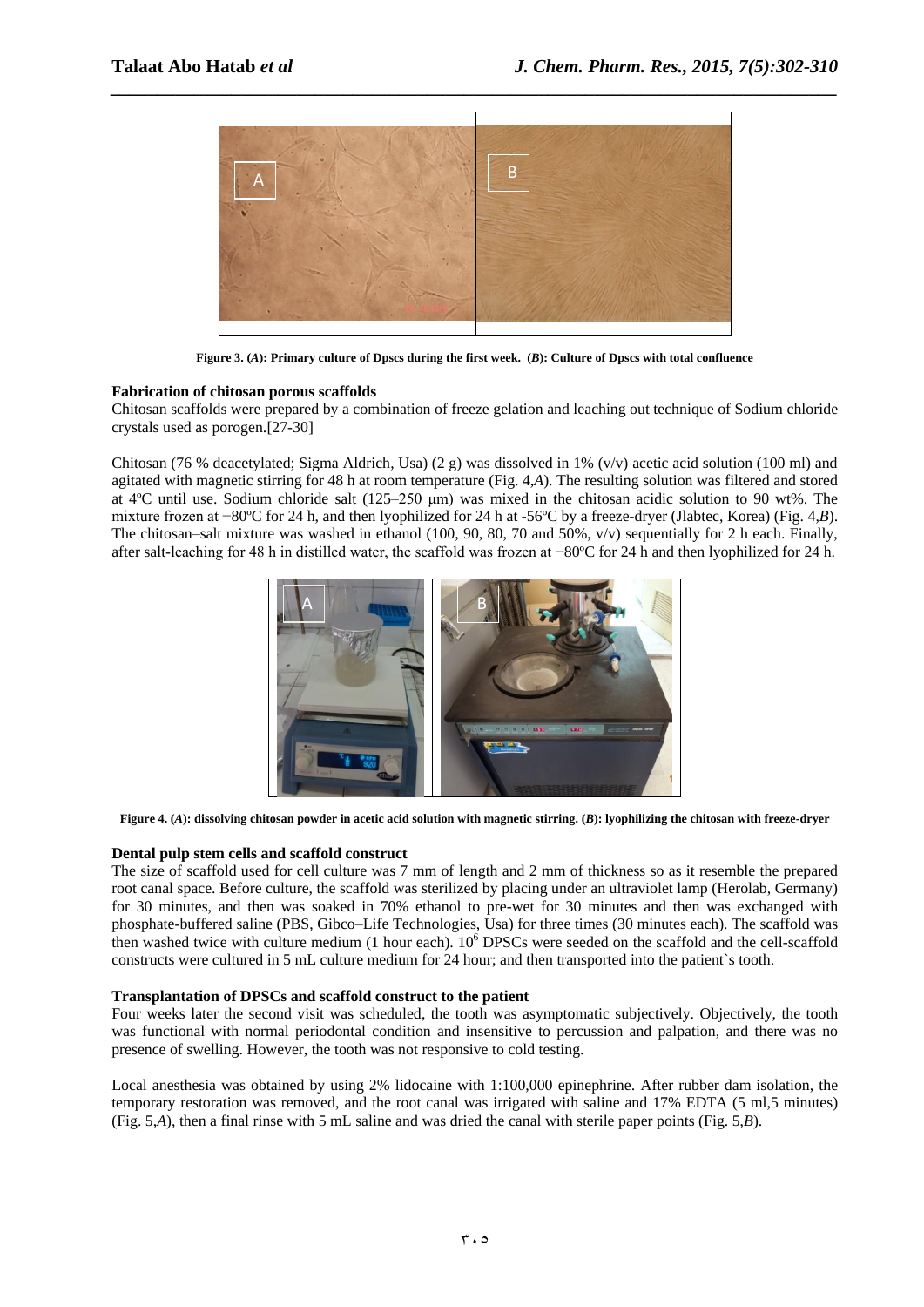Immediately, the Dpscs/chitosan construct were inserted into the root canal space of the tooth, and the accessed cavity was sealed with ProRoot white Mineral Trioxide Aggregate (MTA) (Dentsply Tulsa Dental, TN, Usa) (Fig. 5,*C*), and Vitrebond (3M ESPE, Usa) (Fig. 5,*D*) followed by final restoration using adhesive nanocomposite resin (Filtek Z350; 3M ESPE, Usa) (Fig. 5,*E*).

*\_\_\_\_\_\_\_\_\_\_\_\_\_\_\_\_\_\_\_\_\_\_\_\_\_\_\_\_\_\_\_\_\_\_\_\_\_\_\_\_\_\_\_\_\_\_\_\_\_\_\_\_\_\_\_\_\_\_\_\_\_\_\_\_\_\_\_\_\_\_\_\_\_\_\_\_\_\_*



**Figure 5. (***A***): irrigating the canal with EDTA 17 %. (***B***): after drying the canal with paper point. (***C***): MTA placement at the orifice of the canal. (***D***): after Vitrebond placement above the MTA. (***E***): the final restoration with adhesive composite**

#### **Extraction the tooth and histological analysis**

At the third visit 8 weeks later, the tooth continued to be asymptomatic and negative to pulp sensitivity, showed no obvious change in shade or color, and postoperative radiographs were taken. The presence or absence of apical radiolucency was evaluated by two blinded examiners.

Next, infiltrating anesthesia was applied, followed by extraction of the tooth with forceps and processed for histological and immunohistochemical evaluation. Soft tissue remnants and crown restorations were removed to ensure adequate penetration of fixative into the canal. And the tooth was immediately placed in individual containers filled with formol 13 %.

The tooth decalcified in 10% Nitric acid for 4 weeks. The specimen was then soaked with ethanol (100, 95, and 90%) sequentially for 3 hours each, followed in xylol for 1 hour, and embedded in paraffin. Serial sections of approximately 5 um thickness were cut along the long axis of the tooth, and stained with routine hematoxylin and eosin (Merk, Germany) for histological analysis and examined under a light microscope.

#### **Immunohistochemical staining**

To evaluate the nature of the tissue immunohistochemical staining was performed. The sections were washed in phosphate-buffered saline (PBS) and immersed in methanol containing 3% hydrogen peroxide to block endogenous peroxidase activity and incubated with primary antibodies overnight at 48ºC. Primary antibodies used were as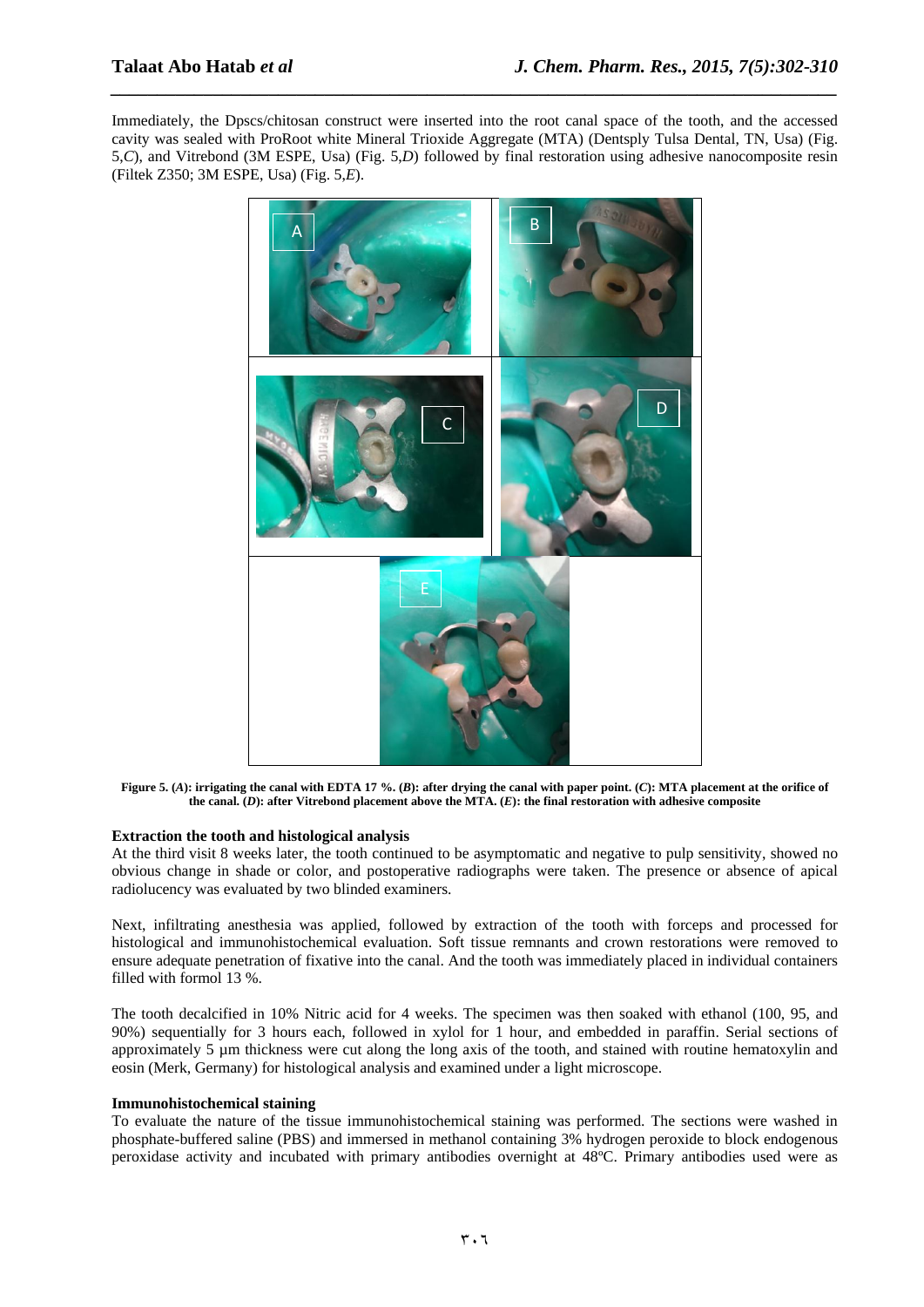follows: dentin sialoprotein (DSP, LF-21), and bone sialoprotein (BSP II; LF-25), from (Santa Cruz Biotechnology, Santa Cruz, Usa).

*\_\_\_\_\_\_\_\_\_\_\_\_\_\_\_\_\_\_\_\_\_\_\_\_\_\_\_\_\_\_\_\_\_\_\_\_\_\_\_\_\_\_\_\_\_\_\_\_\_\_\_\_\_\_\_\_\_\_\_\_\_\_\_\_\_\_\_\_\_\_\_\_\_\_\_\_\_\_*

For enzymatic immunohistochemical staining, Zymed SuperPicTure polymer detection kit DAB (Invitrogen, Usa) was used according to the manufacturer's protocol. Sections were counterstained with Mayer's Hematoxylin and eosin.

#### **RESULTS**

Clinical and radiographic findings of the tooth showed no signs of mobility, no swelling or sinus tracts, negative response to pulp sensitivity and the restoration was intact.

#### **Histological findings of vital tissues in the canal space**

The sample showed a regeneration of a vascularized connective tissue, capillaries were not congested and the fibers scattered randomly as in normal healthy connective tissue (Fig. 6.A). Surprisingly, in the superficial area of the connective tissue and just next to the dentin a layer of cells were clearly distinguished, these cells were cuboidal, centered ciphered nuclei and had a visible process penetrating a newly formed dentin-like structure and bypassing to the old dentin of the tooth (Fig. 6,B-C).



**Figure 6. Histological analysis of pulp/dentin regeneration. (***A***): regeneration of pulp-like and dentin-like tissue. (***B***): the junction of original dentin and dentin-like tissue (green arrows), in addition the blood vessels in the pulp-like tissue (blue arrows). (***C***): continuous layer of uniformed thickness of dentin-like tissue (yellow arrows), well aligned odontoblast-like cells (blue arrows). D, original dentin. DL, dentin-like tissue. PL, pulp-like tissue. OdL, odontoblast-like cells**

We applied immunohistochemical staining to clarify the nature of this layer of cells. They were 100% positive for Dentin sialoprotein, while they were negative for Bone sialoprotein (Fig. 7,A-B).

Meaning that we had a new pulp formation and moreover we had a newly-formed odontoblast cells layer, which does resemble morphologically odontoblast, but also function as odontoblasts.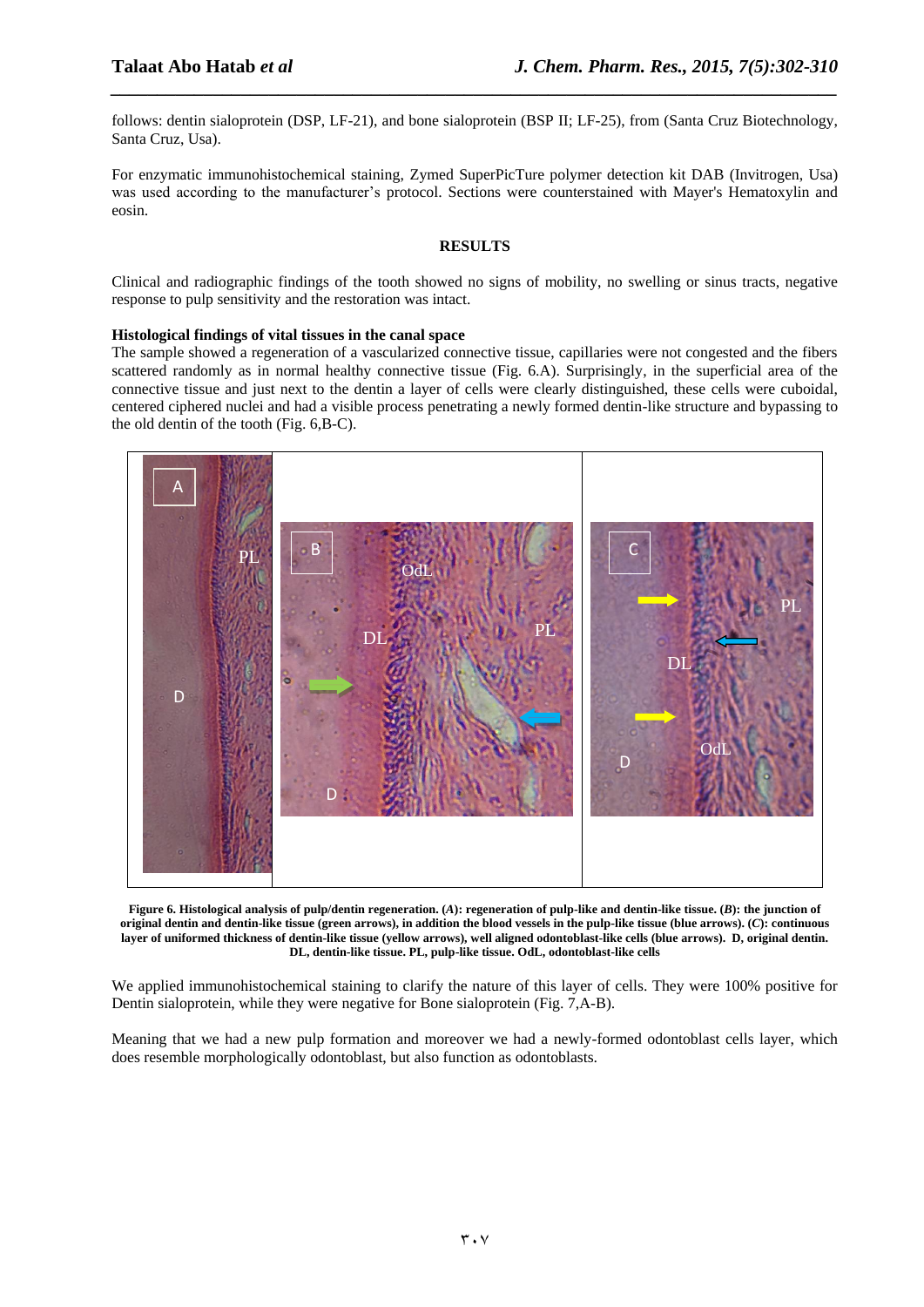

*\_\_\_\_\_\_\_\_\_\_\_\_\_\_\_\_\_\_\_\_\_\_\_\_\_\_\_\_\_\_\_\_\_\_\_\_\_\_\_\_\_\_\_\_\_\_\_\_\_\_\_\_\_\_\_\_\_\_\_\_\_\_\_\_\_\_\_\_\_\_\_\_\_\_\_\_\_\_*

**Figure 7. Immunohistochemical analysis of pulp/dentin regeneration. (***A***): dentin sialoprotein. (***B***): bone sialoprotein**

#### **DISCUSSION**

The normal dental pulp is a loose connective tissue surrounded by dentin. The dental pulp and dentin function as a unit, and the odontoblasts represent a crucial element in this system. The odontoblasts are located in the periphery of the pulp tissue, with extensions into the inner part of dentin. Dentin would not exist unless produced by odontoblasts, and the dental pulp is dependent on the protection provided by the dentin.[3] Regeneration of dental pulp tissue is not only necessary to the construction of a fully functional bio-root but also represents an alternative treatment for dental pulp diseases.[\[9\]](#page-8-8) To date, researchers have tried to replicate vital reproductive pulp tissue by seeding stem cells from dental tissue into various biodegradable scaffolds.[\[31-33\]](#page-8-20) The purpose of this case study is to describe the histological observation of a human mature permanent tooth after regeneration procedures. In our knowledge, this is the first histological observation of a human regenerated mature permanent tooth. Our study demonstrated the synthesis of vascularized human pulp/dentin-like tissues in human root canal space after application an endodontic regeneration procedures. The promise and potential of regenerative endodontic therapies in teeth was first explored by Nygaard-Østby in 1961 with limited success.[\[34\]](#page-8-21) Histological analysis demonstrated that a functional pulp-dentine complex was not routinely induced. Current and future research into regenerative endodontics is focused on tissue engineering principles including root canal revascularization, postnatal stem cell therapy, pulp implantation, scaffold implantation, injectable scaffold delivery, three-dimensional cell printing and gene delivery.[\[3\]](#page-8-2) The challenge for the clinician is to recognize the potential of these new therapies and where appropriate incorporate them into everyday practice. In patients, the outcomes of teeth with previous necrotic pulps and open apexes that have been treated with regenerative endodontics have always been evaluated clinically and radiographically.[\[35-37\]](#page-8-22) These clinical cases show that continued hard-tissue deposition inside the canals of these teeth can occur under certain conditions. There are no histological reports regarding the nature of tissues present in the canals of these teeth treated with regenerative endodontics.

In this study, clinical examination, histological and Immunohistochemical analyses were used to evaluate DPSCsmediated pulp regeneration. On the basis of tissue engineering theory, the first step in tissue regeneration is to obtain appropriate stem cells.[\[3\]](#page-8-2) In this study, the autologous DPSCs were isolated from human dental pulp tissue.

Previous experiments have shown that an important feature of the DPSCs is their odontoblastic differentiation potential.[\[26\]](#page-8-23) In early research with DPSCs, human DPSCs showed the ex vivo potential for self-renewal and differentiation into osteoblasts, adipocytes, chondrocytes, and neurons; transplantation of human DPSCs mixed with hydroxyapatite/tricalcium phosphate formed an ectopic pulp-dentin–like tissue complex in nude mice.[\[26\]](#page-8-23) The formation of a pulp-dentin–like complex in immunocompromised mice suggested that these cells have odontoblastic differentiation potential. A recent in vivo study targeting root dentin perforation repair with the use of DPSCs and dentin matrix protein 1 (DMP1) carried by collagen matrix showed that soft connective pulp-like tissue was formed in the perforated site, but no hard tissue was generated.[\[33\]](#page-8-24)

The results of this study showed eight weeks after the regeneration procedure a loose connective tissue filled the canal space up to the coronal third. The tissue in the canal space was rich in cells and well vascularized. This tissue is similar to the connective tissue in the normal canal space. A layer of flattened cells similar to odontoblasts were polarized along the dentin-like in the root canal. It is evident that these odontoblast-like cells were newly differentiated odontoblasts from the dental pulp stem cells after regeneration procedure of the mature permanent tooth.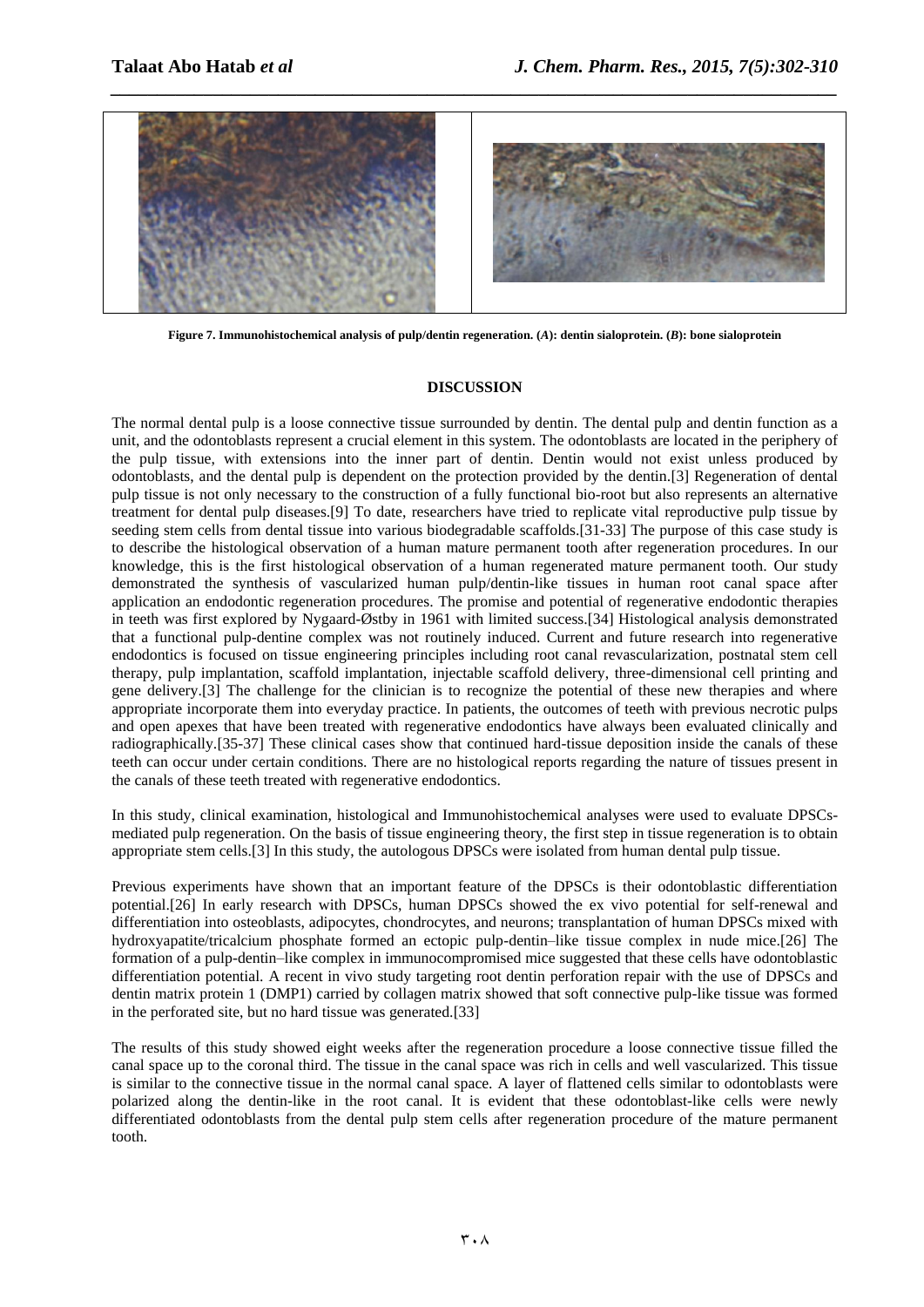To generate new dentin, stem cells must first differentiate into odontoblasts.[\[9\]](#page-8-8) In vivo studies have demonstrated that stem cells from human exfoliated deciduous teeth were able to differentiate into odontoblast-like cells lining against the existing dentin surface.[\[31\]](#page-8-20) These findings suggest that existing dentin is sufficient to guide stem cells in the canal space to differentiate into odontoblast-like cells. Even the chemical treatment of dentin did not appear to affect this capacity. From our results, it appears that dental pulp stem cells seeded in the chitosan scaffold are attracted to the dentinal wall, differentiate into odontoblast-like cells, and extend their cellular processes into the dentinal tubules. The mechanism underlying this phenomenon has been speculated to be the release of growth factors such as transforming growth factor-b (TGF-b) that is known to be embedded in dentin, which attracts and induces odontoblasts differentiation of the seeded stem cells.[\[25,](#page-8-25) [38\]](#page-8-26)

*\_\_\_\_\_\_\_\_\_\_\_\_\_\_\_\_\_\_\_\_\_\_\_\_\_\_\_\_\_\_\_\_\_\_\_\_\_\_\_\_\_\_\_\_\_\_\_\_\_\_\_\_\_\_\_\_\_\_\_\_\_\_\_\_\_\_\_\_\_\_\_\_\_\_\_\_\_\_*

The most interesting and important finding of this study is the formation of a continuous layer of dentin-like tissue with uniform thickness on the existing canal dentin walls. This fulfills a major requirement of functional tissue engineering/regeneration because dentin production is one of the major functions of pulp. Regeneration is defined as the replacement of damaged tissue by the same cells.[\[3\]](#page-8-2) However, regeneration is a histological observation and cannot be determined radiographically. Based on the present case study, the tissue in the canal space appeared to be an extension from dental pulp stem cells. Because we did not create bleeding before placing DPSCs in the root canal of the present case, we believe whatever tissue has been produced in the canal is a result of the presence of DPSCs. Expression analysis of DSP, BSP key genes indicates that the regenerated pulp tissues closely resemble natural pulp tissue.

We agree with previous in vitro studies which demonstrated that DPSCs seeded onto a processed transformed into odontoblast-like cells each with a cellular process extending into the dentinal tubule which is very similar to the natural pulp tissue.[\[25,](#page-8-25) [39\]](#page-8-27)

Taken together, our findings show that pulp/dentin regeneration can be accomplished with stem cells–mediated tissue engineering approach. Our in vivo study showed that autologous DPSCs combined with chitosan scaffold transplanted into pulpless root canals laid to pulp regeneration. Furthermore, a histological analysis showed that these cells demonstrated an excellent capacity to form dentin and blood vessels, results supporting the concept of using DPSCs together with scaffolds as a potential way to treat mature teeth. Another key component in tissue engineering is the scaffold.[\[3\]](#page-8-2) Scaffolds have been used in tissue regeneration to facilitate the formation and maturation of new tissues or organs, where a balance between temporary mechanical support and mass transport (eg, degradation and cell growth) is ideally achieved.[\[3\]](#page-8-2) Since the discovery of human DPSCs, the regeneration of dentin-pulp complex has been mediated by using different scaffolds such as hydroxyapatite/tricalciumphosphate ceramic powder, hydrogels, synthetic scaffolds, ceramic scaffolds, organic scaffolds and platelet-rich plasma.[\[40-](#page-8-28) [43\]](#page-8-28) However, none of these scaffold materials is ideal for pulp regeneration, because they are either not suitable for soft tissue regeneration or are too complicated for synthesis and manipulation. Chitosan is one of the most commonly used dressings for the promotion of wound healing.[\[27\]](#page-8-19) Previous reports have suggested that chitosan could be used as a scaffold material in soft tissue regeneration and tested in clinical regenerative medicine.[\[44,](#page-8-29) [45\]](#page-8-30) The chitosan scaffold is a porous scaffold that can be molded into any shape.[\[46\]](#page-8-31) several studies have demonstrated that chitosan is a nontoxic, biodegradable, and biocompatible material that can potentially be used in various biomedical applications, including drug delivery, wound dressing, tissue engineering, skin substitutes, nerve regeneration, hemostatic action, implants, and antibacterial coating.[\[27,](#page-8-19) [46\]](#page-8-31) In addition, it is commercially available and easy to manipulate, therefore we used chitosan as the scaffold material in our study.

Our results corroborate these findings and further show that DPSCs can adhere to and proliferate on the surface of the chitosan scaffold, demonstrating the chitosan biocompatibility and lack of cytotoxicity. The ability of chitosan to support cell attachment and proliferation is attributed to its chemical properties and hydrophilic character.[\[47,](#page-8-32) [48\]](#page-8-33) our findings proved that chitosan is considered a suitable scaffold for dental pulp regeneration. Further studies are required to understand the mechanisms of DPSC mediated pulp regeneration and to explore strategies for enhancing pulp tissue regeneration, including the application of growth factors.

#### **CONCLUSION**

Based on histological observation of the present in vivo case study, regeneration of the pulp-like tissue is possible after an endodontic regeneration procedure. Using human DPSCs and chitosan scaffolds showed for the first time the regeneration of vascularized pulp-like tissue and the formation of dentin-like structures in the root canal space of the human teeth.